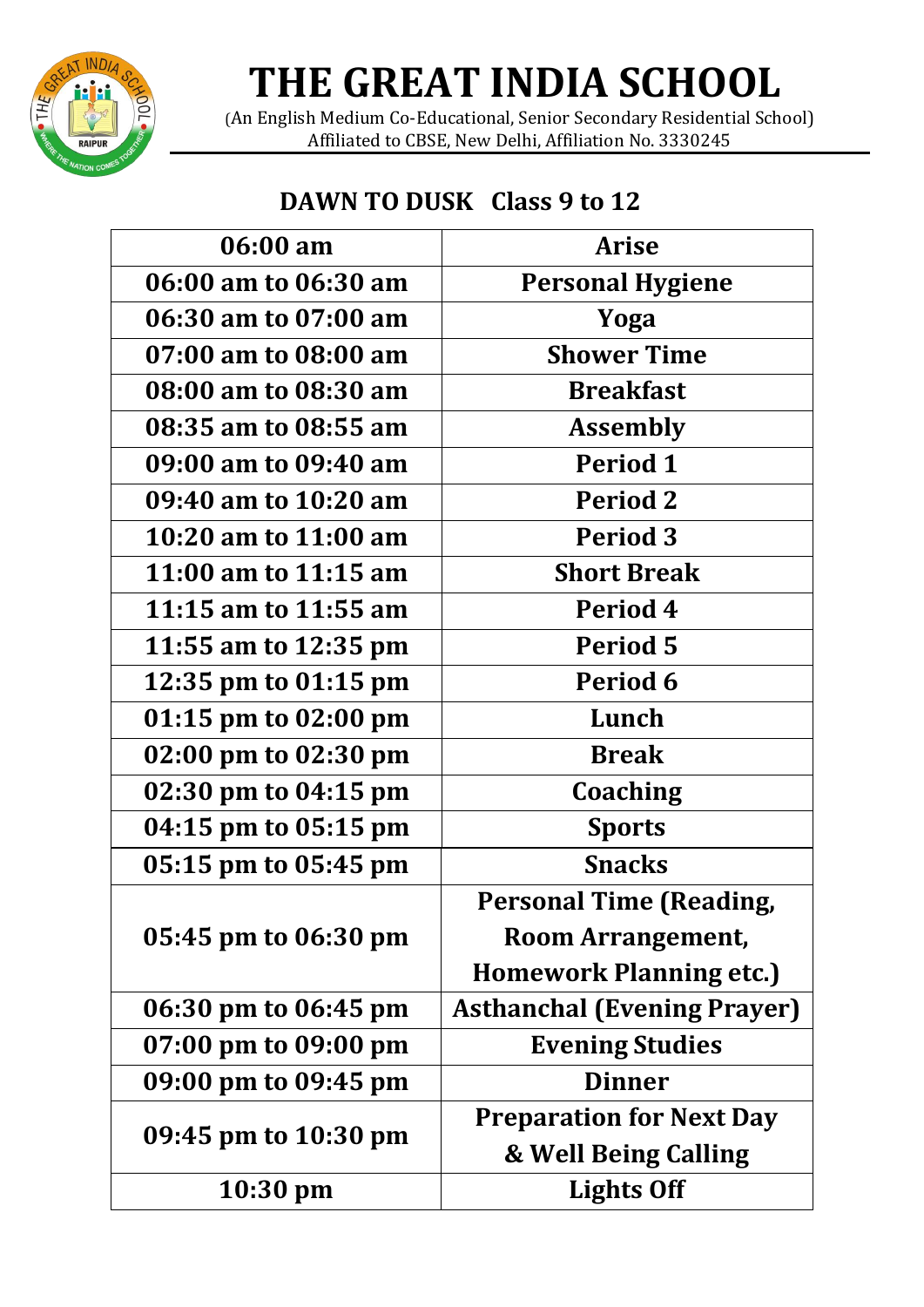

# **THE GREAT INDIA SCHOOL**

(An English Medium Co-Educational, Senior Secondary Residential School) Affiliated to CBSE, New Delhi, Affiliation No. 3330245

### **SUNDAY & HOLIDAY SCHEDULE**

| $06:00 \text{ am}$                       | Arise                           |
|------------------------------------------|---------------------------------|
| 06:00 am to 06:30 am                     | <b>Personal Hygiene</b>         |
| 06:30 am to 07:00 am                     | Jogging/Exercise                |
| $07:00$ am to $07:45$ am                 | <b>Shower Time</b>              |
| 08:00 am to 08:30 am                     | <b>Breakfast</b>                |
| 08:35 am to 09:40 am                     | <b>Room Arrangement</b>         |
| $09:40$ am to $10:40$ am                 | <b>Period 1</b>                 |
| 10:40 am to $11:40$ am                   | <b>Period 2</b>                 |
| 11:40 am to $11:50$ am                   | <b>Short Break</b>              |
| 11:50 am to 12:50 pm                     | <b>Phone Call/Relaxation</b>    |
| 12:50 pm to $01:50$ pm                   | <b>Phone Call/Relaxation</b>    |
| $01:50 \text{ pm}$ to $02:30 \text{ pm}$ | <b>Lunch Hours</b>              |
| 02:30 pm to $04:30$ pm                   | <b>TV Time</b>                  |
| 04:30 pm to 06:00 pm                     | <b>Sports Hours</b>             |
| 06:00 pm to 07:00 pm                     | <b>Free Time</b>                |
| $07:00 \text{ pm}$ to $08:30 \text{ pm}$ | Self Study &                    |
|                                          | <b>Well Being Calling</b>       |
| 08:30 pm to 09:15 pm                     | <b>Dinner</b>                   |
| 09:30 pm to $10:00$ pm                   | <b>Preparation for Next Day</b> |
| $10:15 \text{ pm}$                       | <b>Lights Off</b>               |